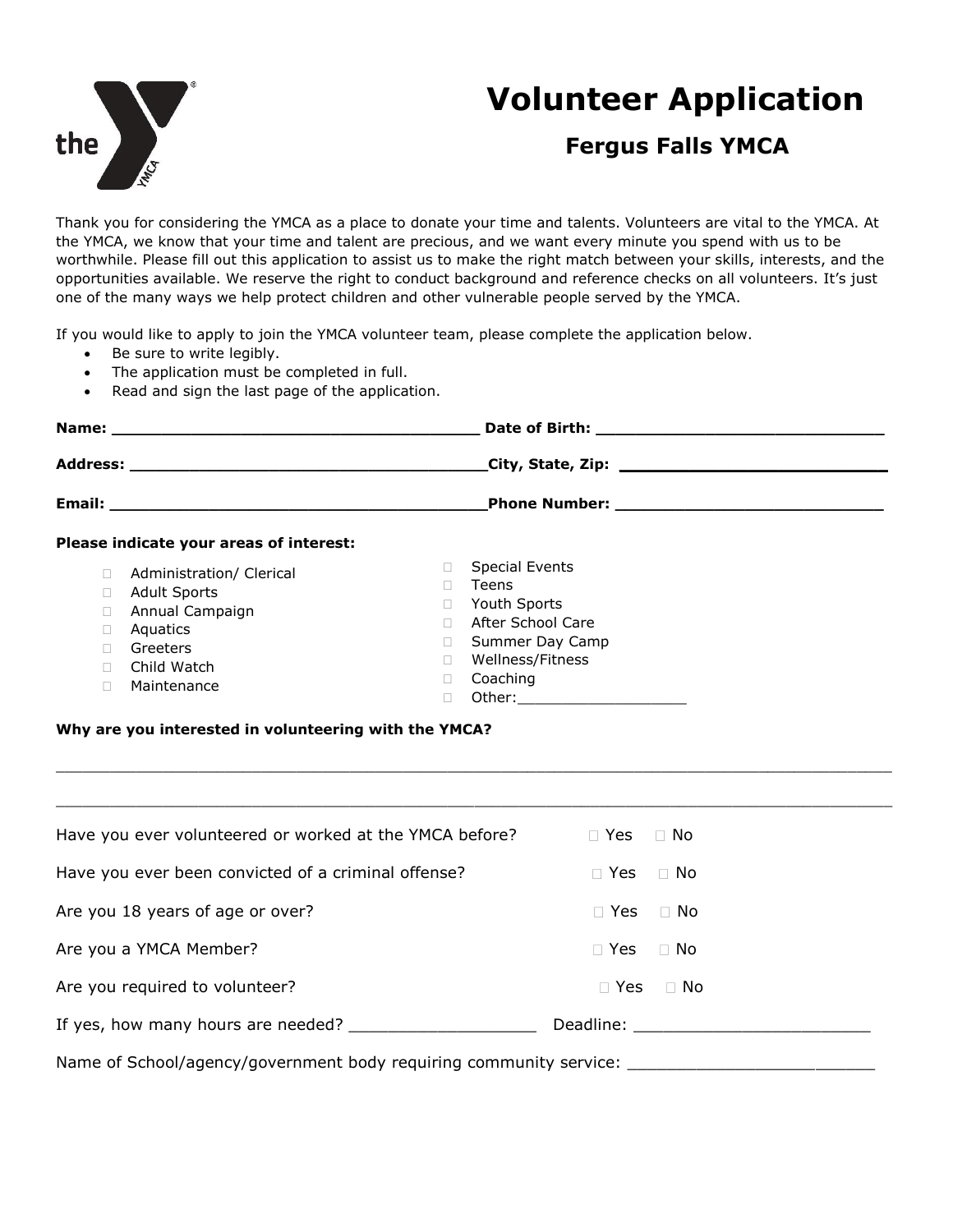#### **Please indicate the days and times you are available to volunteer:**

| Sunday | Monday | Tuesday | Wednesday | <b>Thursday</b> | Fridav | Saturday |
|--------|--------|---------|-----------|-----------------|--------|----------|
|        |        |         |           |                 |        |          |

**REFERENCES:** List two references that have known you for at least three years whom you authorize us to contact. References may include supervisors, co-workers, faith leaders, teachers or school counselors. One reference must be a family member or guardian.

| <b>Type</b>                 | <b>Name</b> | <b>Contact Information</b> | Years<br><b>Known</b> |
|-----------------------------|-------------|----------------------------|-----------------------|
| Family<br>Member            |             | Email:                     |                       |
|                             |             | Phone:                     |                       |
| Personal or<br>Professional |             | Email:                     |                       |
|                             |             | Phone:                     |                       |

#### **Emergency Contact**

| Name:                   |       | Relationship:      |  |
|-------------------------|-------|--------------------|--|
| Address:                |       |                    |  |
| City                    | State | Zin :              |  |
| Home/Cell Phone Number: |       | Work Phone Number: |  |

## **YMCA VOLUNTEER ETHICAL BEHAVIOR STANDARDS**

"Putting Christian Principals into practice through programs that build healthy spirit, mind and body for all" is the mission of the Fergus Falls YMCA. In that regard, safeguards have been established to insure that members and guests will not be subject to physical, emotional, sexual, or verbal abuse or harassment.

As a volunteer with the YMCA, you will not:

- 1) Participate in any sexual activity with anyone in YMCA programs, whether consensual or non-consensual.
- 2) Strike or otherwise physically restrain or restrict the movement of the program participants unless essential for their safety and protection. You will notify the Executive Director or Supervisor of the program in which you are volunteering if there is any concern or need for restraining a program participant.
- 3) Release any confidential association information without permission such as names, phones numbers, etc.
- 4) Provide program participants with any forms of drugs, legal or illegal.
- 5) Misrepresent your credentials and provide services that you are not qualified or authorized to provide.
- 6) Provide care (babysit) any YMCA program participant outside the YMCA except family members.
- 7) Be alone with a single child in an isolated situation where you cannot be observed by other staff and children. The only exception to this would be toileting or medical emergencies, in which case another staff person must be notified.

**Violations of the above will result in an immediate suspension. Should the allegations be substantiated, permanent removal from the volunteer program will result. Should your behavior be illegal, proper authorities will be notified.**

### **TRAININGS/CERTIFICATIONS/REQUIREMENTS**

**All frequent volunteers must agree to the following in order to participate in volunteer activities at the Fergus Falls YMCA:**